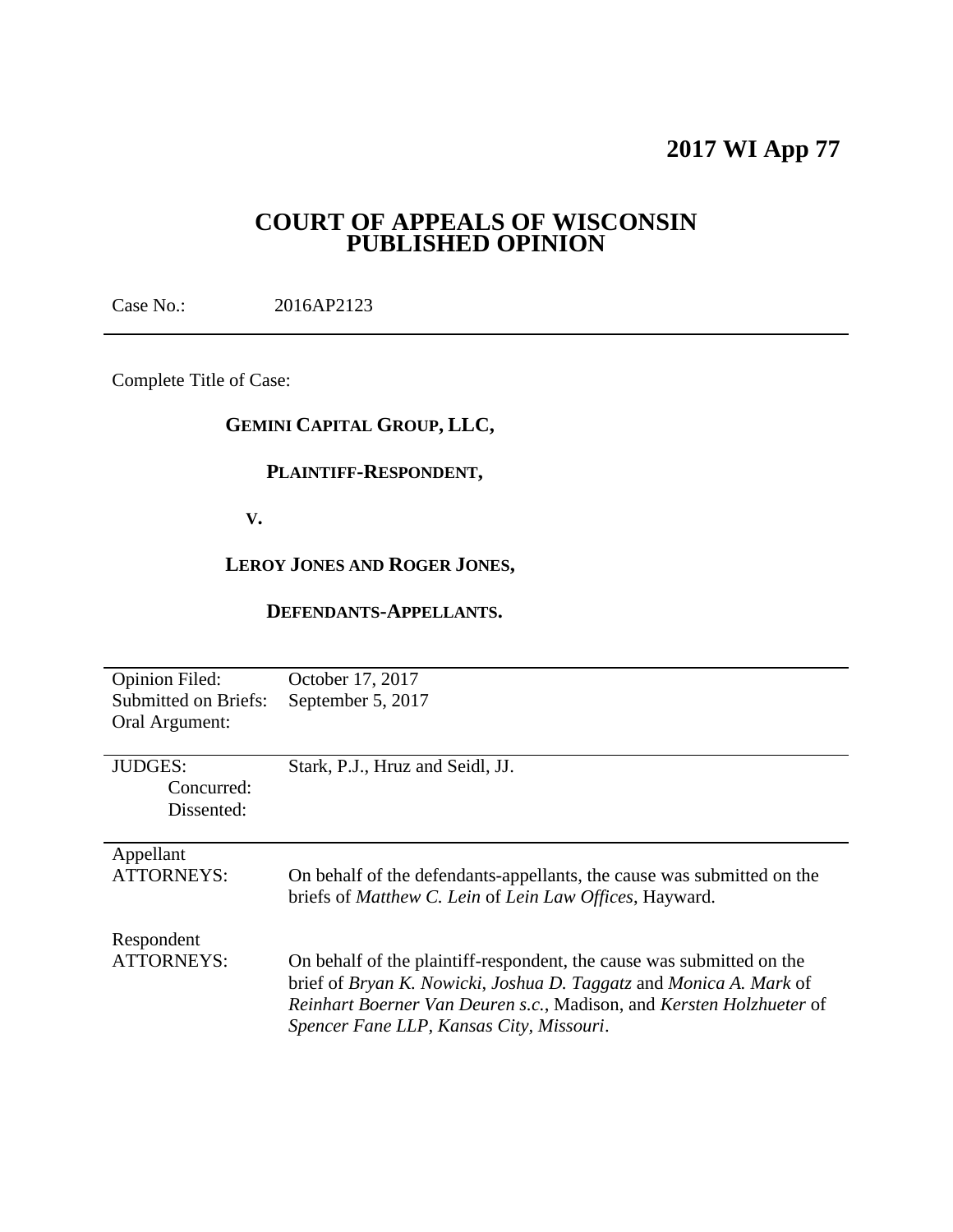# **2017 WI App 77**

# **COURT OF APPEALS DECISION DATED AND FILED**

# **October 17, 2017**

**Diane M. Fremgen Clerk of Court of Appeals**

#### **NOTICE**

**This opinion is subject to further editing. If published, the official version will appear in the bound volume of the Official Reports.** 

**A party may file with the Supreme Court a petition to review an adverse decision by the Court of Appeals.** *See* **WIS. STAT. § 808.10 and RULE 809.62.** 

# **Appeal No. 2016AP2123 Cir. Ct. No. 2015CV45 STATE OF WISCONSIN IN COURT OF APPEALS**

**GEMINI CAPITAL GROUP, LLC,**

 **PLAINTIFF-RESPONDENT,**

 **V.**

**LEROY JONES AND ROGER JONES,**

 **DEFENDANTS-APPELLANTS.**

APPEAL from an order of the circuit court for Sawyer County: JOHN M. YACKEL, Judge. *Reversed and cause remanded for further proceedings*.

Before Stark, P.J., Hruz and Seidl, JJ.

¶1 STARK, P.J. Leroy and Roger Jones (collectively, Jones) appeal an order granting summary judgment to Gemini Capital Group, LLC. Gemini filed the instant lawsuit in attempt to recover a deficiency judgment against Jones.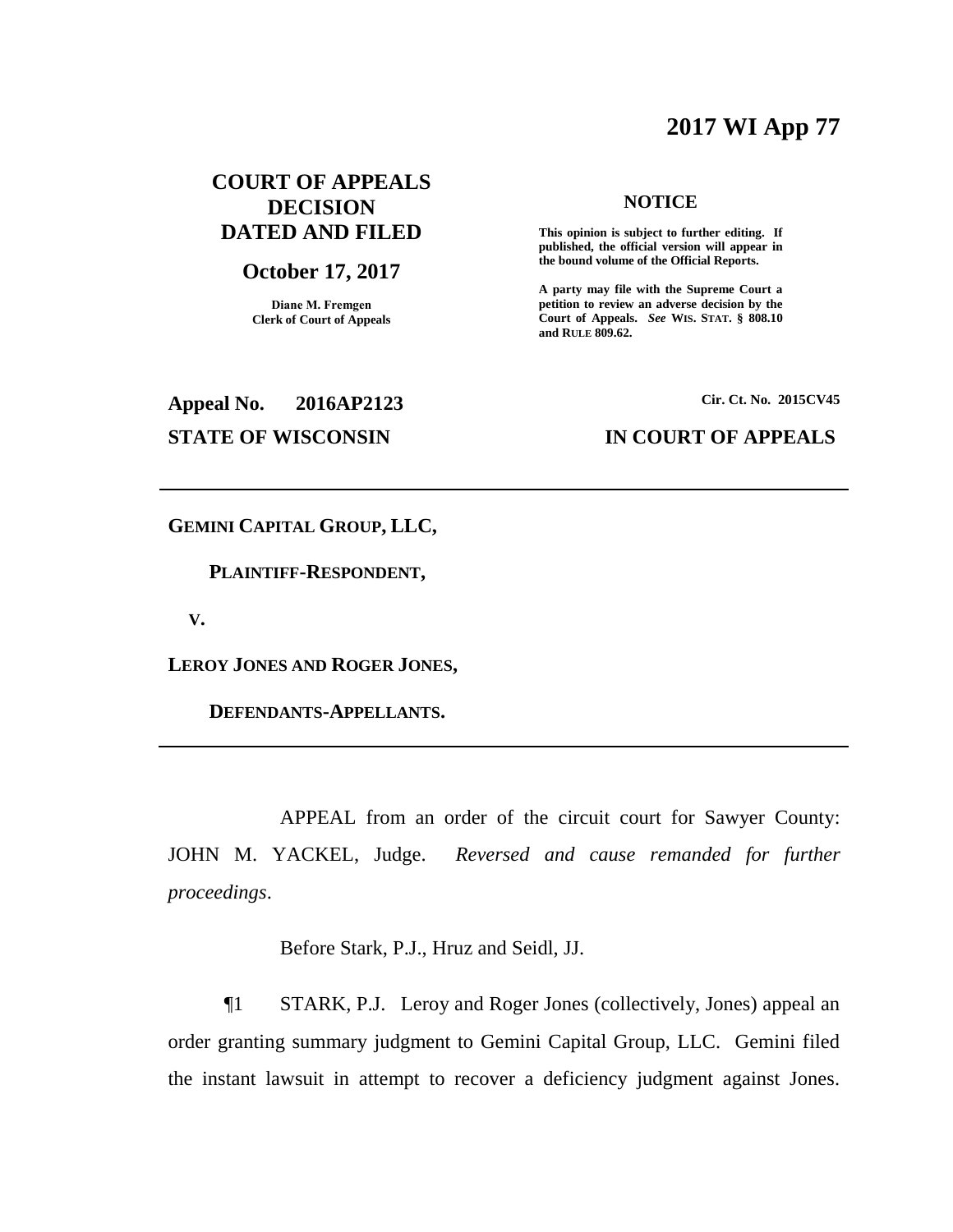Jones argues the circuit court improperly granted summary judgment in Gemini's favor because: (1) Gemini failed to establish its ownership of the debt; (2) Gemini failed to prove the collateral at issue was sold in a commercially reasonable manner, as required by WIS. STAT.  $\S$  425.209(1) (2015-16);<sup>1</sup> and (3) a material issue of fact exists as to whether Gemini's complaint was timely filed, pursuant to the applicable statute of limitations.

¶2 We conclude Gemini failed to make a prima facie case for summary judgment with respect to the first two issues raised by Jones, and a genuine issue of material fact exists regarding the third issue. We therefore reverse the order granting summary judgment to Gemini and remand for further proceedings.

### **BACKGROUND**

¶3 In July 2007, Jones purchased a 2004 Ford Ranger from Timber Ford Mercury of Hayward, Inc. To finance the purchase, Jones entered into a "Motor Vehicle Consumer Simple Interest Installment Sale and Security Agreement" with Timber Ford Mercury. It is undisputed that Jones made some of the payments due under this agreement, but he eventually stopped making payments. In March 2009, HSBC Auto Finance, Inc., filed a small claims lawsuit against Jones in Sawyer County, seeking to repossess the vehicle. That lawsuit resulted in a default judgment against Jones, and the vehicle was subsequently repossessed and sold.

 $1$  All references to the Wisconsin Statutes are to the 2015-16 version unless otherwise noted.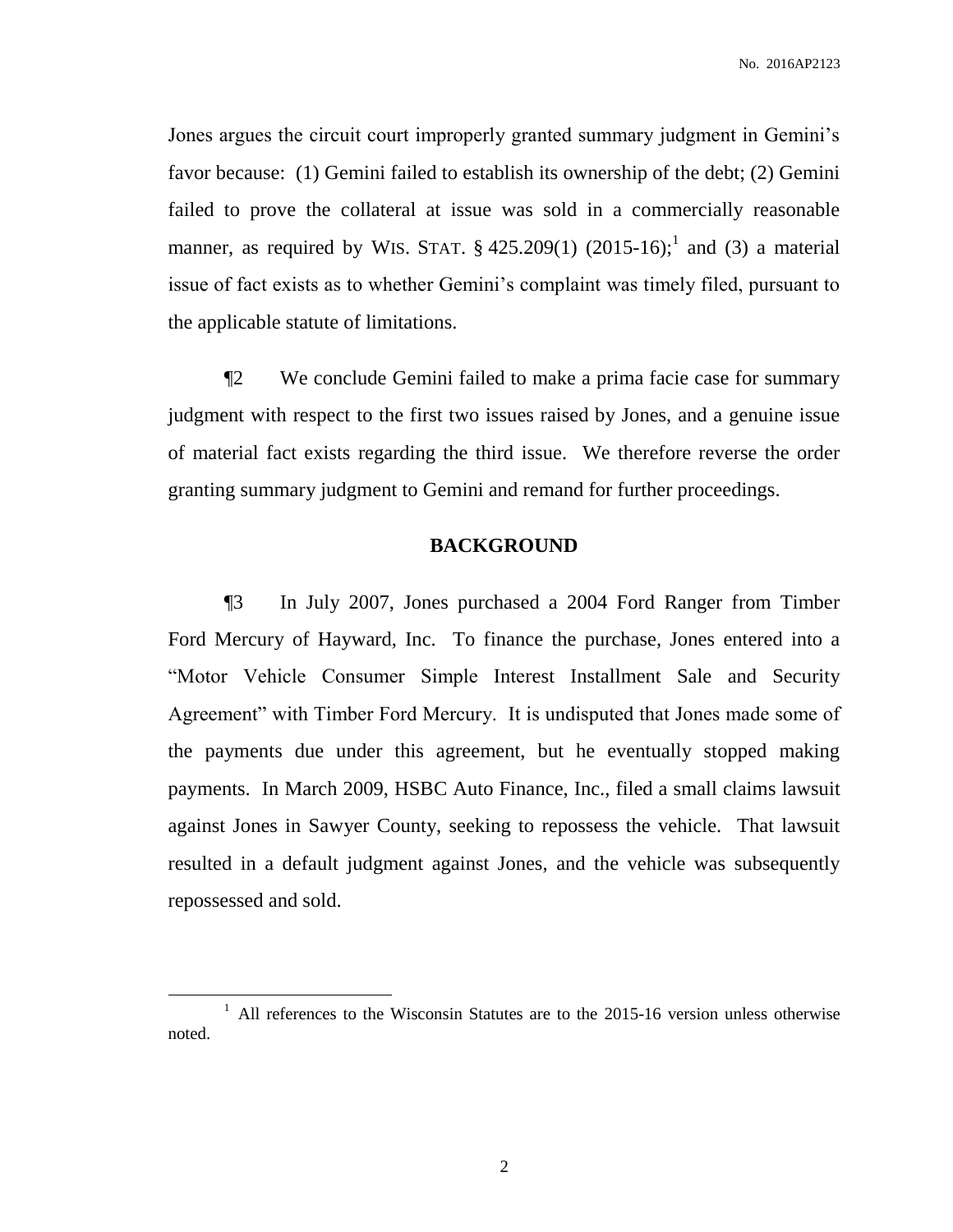¶4 On March 23, 2015, Gemini filed the present lawsuit in attempt to recover a deficiency judgment against Jones. In its complaint, Gemini alleged it had "purchased the deficiency amount owed on the [Motor Vehicle Consumer Simple Interest Installment Sale and Security Agreement]" and was "the successor-in-interest for the HSBC Serv Auto Loan."

¶5 Gemini ultimately moved for summary judgment. As relevant to this appeal, Gemini relied on an affidavit of Roger Neustadt to establish its ownership of Jones' debt. In his affidavit, Neustadt averred:

> I am a custodian of records for [Gemini] and the facts recited herein are based upon my personal knowledge of the electronic business records of the account in question, which are part of [Gemini's] regular business records. These records are kept by [Gemini] in the regular course of business, and it was the regular course of business of [Gemini] or its predecessor in interest for an employee or representative of [Gemini] or its predecessor in interest, with knowledge of the act or event recorded, to make the record or to transmit information thereof to be included in such record, and the record was made at or near the time or reasonably soon thereafter.

¶6 Neustadt averred that Jones entered into a Motor Vehicle Consumer Simple Interest Installment Sale and Security Agreement with Timber Ford Mercury on or around July 12, 2007, and, "[a]s indicated on the contract," Timber Ford Mercury assigned Jones' debt to "HSBC." Neustadt further averred that, on or about November 9, 2009, HSBC "transferred the contract and the rights therein to Santander Consumer USA Inc." Neustadt next averred that, on or about September 7, 2012, Santander "sold the contract and the rights therein to Main Street Acquisition Corp." Finally, Neustadt averred that, on or about July 16, 2014, Main Street "sold the contract and the rights therein" to Gemini. Neustadt averred Gemini is "the current holder and owner of [Jones'] contract and the rights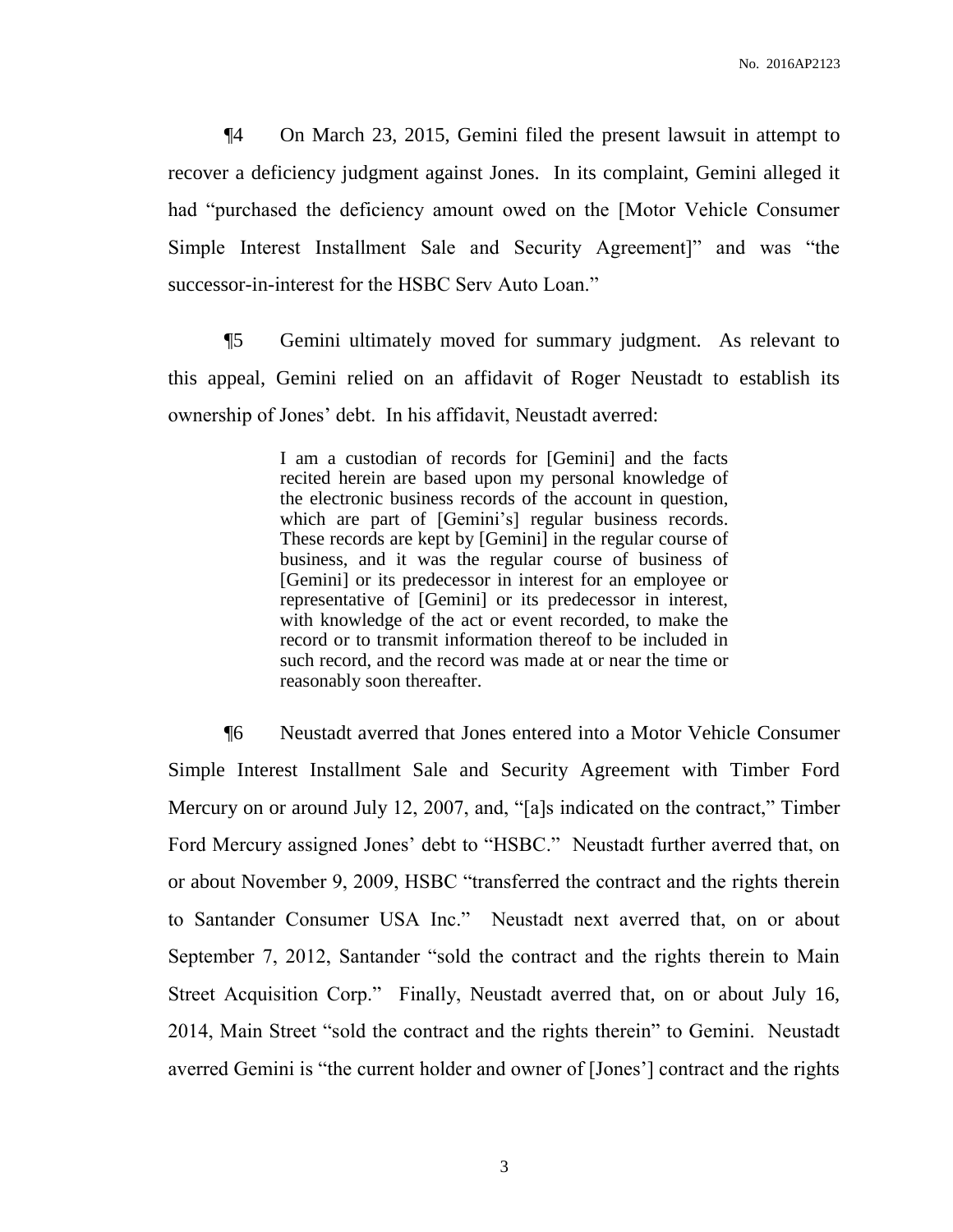therein." Various documents were attached to Neustadt's affidavit in support of these averments.

¶7 Jones filed a brief and affidavits in opposition to Gemini's summary judgment motion, but he did not submit any evidence disputing Gemini's claim that it was the current owner of Jones' debt. Instead, Jones argued the evidence Gemini submitted was insufficient to make a prima facie showing regarding Gemini's ownership.

¶8 The circuit court granted summary judgment in Gemini's favor. Addressing Jones' argument that Gemini had failed to establish its ownership of the debt, the court stated Gemini had presented a "logical … step by step … from the point the vehicle was purchased, was financed by HSBC all the way up to Gemini." The court observed that, while Jones was critical of Neustadt's affidavit, he had "not necessarily challenged the affidavit with any counter affidavits."

¶9 The circuit court also rejected Jones' argument that Gemini was not entitled to summary judgment because it had failed to show that the vehicle was disposed of in a commercially reasonable manner, as required by WIS. STAT. § 425.209(1). The court reasoned further proceedings were not necessary on that issue because Jones had never alleged or presented any evidence to indicate that the sale of the vehicle was not commercially reasonable. Stated differently, the court concluded Jones had failed to show the existence of a genuine issue of material fact regarding the reasonableness of the sale.

¶10 Finally, the circuit court concluded there was no "issue" regarding the statute of limitations. The court explained, "[T]he deficiency became due in mid 2009 and [Gemini] began this action in early 2015 under the six-year statute of limitations, so that does not forego or prohibit the action."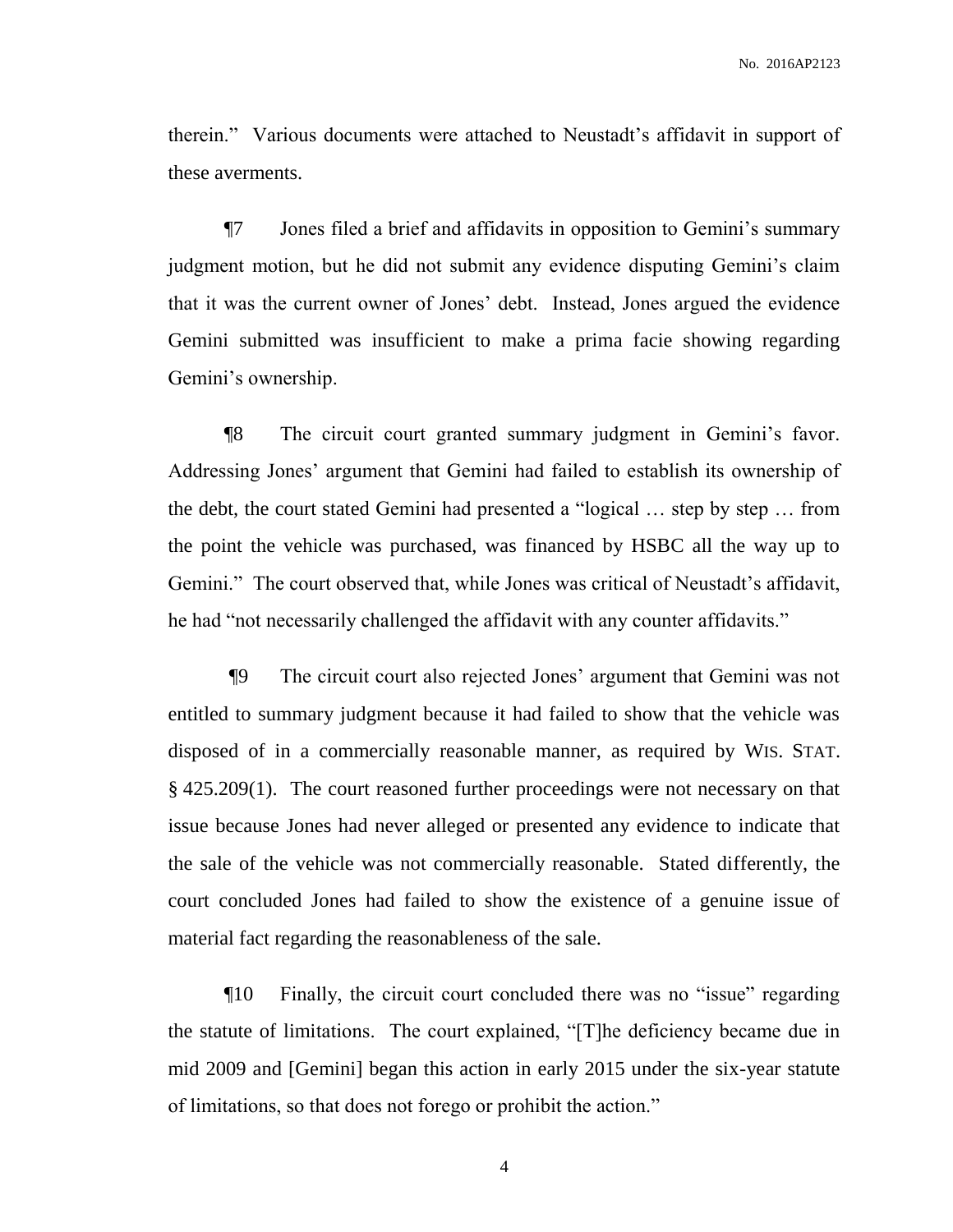¶11 Jones now appeals, arguing the circuit court erred by granting Gemini summary judgment.

#### **STANDARD OF REVIEW**

¶12 We independently review a grant of summary judgment, using the same methodology as the circuit court. *Hardy v. Hoefferle*, 2007 WI App 264, ¶6, 306 Wis. 2d 513, 743 N.W.2d 843. "Under that methodology, the court, trial or appellate, first examines the pleadings to determine whether claims have been stated and a material factual issue is presented." *Preloznik v. City of Madison*, 113 Wis. 2d 112, 116, 334 N.W.2d 580 (Ct. App. 1983). If so, we then examine the moving party's submissions to determine whether they establish a prima facie case for summary judgment. *Id.* If the moving party has made a prima facie showing, we examine the opposing party's affidavits to determine whether a genuine issue exists as to any material fact. *Id.*

¶13 In this case, it is undisputed that Gemini's complaint stated a claim for a deficiency judgment, and that Jones' answer raised several material factual issues. The parties' arguments instead pertain to whether Gemini made a prima facie case for summary judgment and, if so, whether Jones established the existence of a genuine issue of material fact. *See id.*

### **DISCUSSION**

#### **I. Ownership of the debt**

¶14 Jones first argues the circuit court erred by granting Gemini summary judgment because Gemini failed to make a prima facie showing that "it is the real party in interest[,] as it lacks standing to seek a deficiency judgment against [Jones]." The parties appear to agree that, under either a standing analysis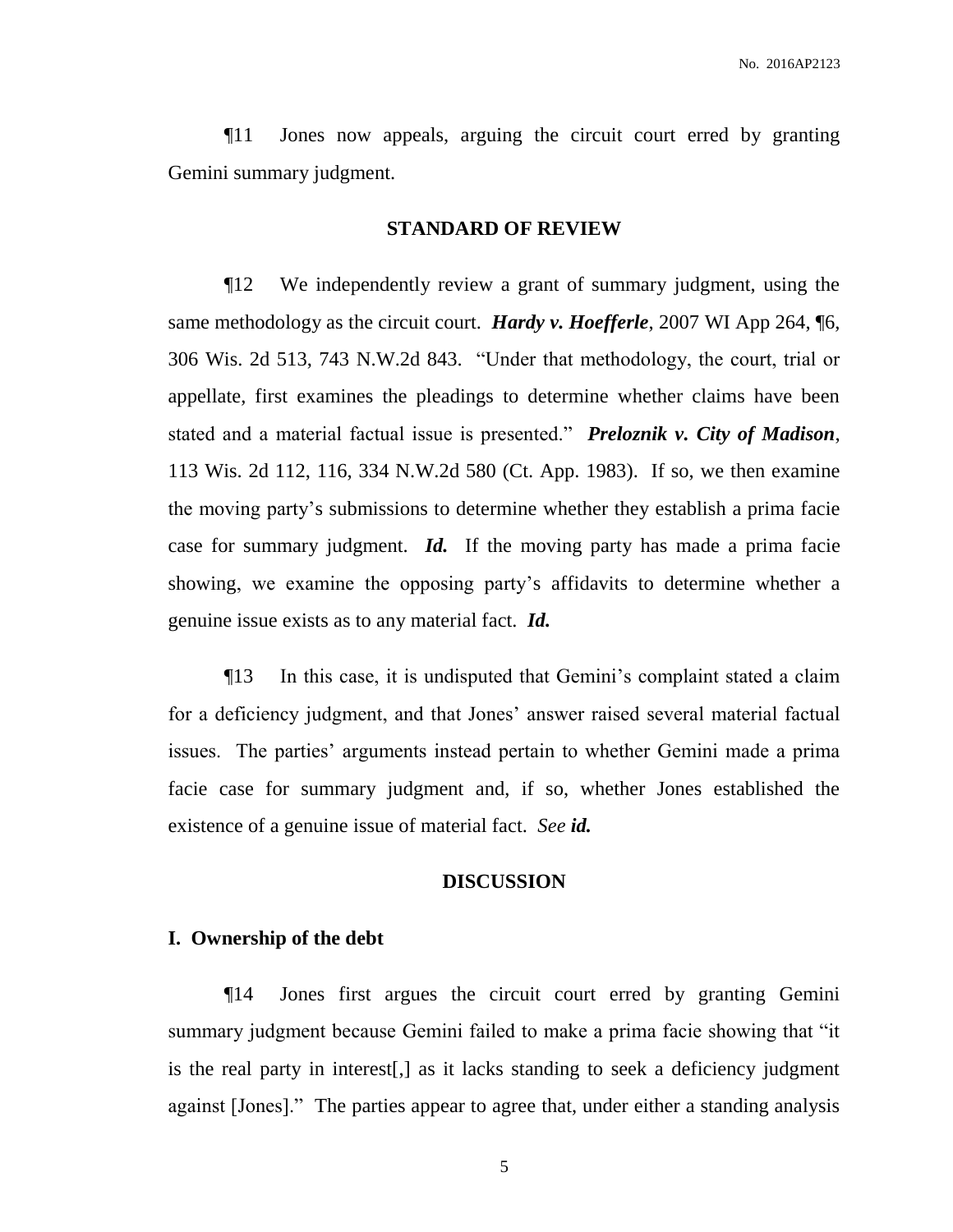or a real-party-in-interest analysis, the critical question is whether Gemini presented sufficient evidence to make a prima facie showing that it owns Jones'  $debt.<sup>2</sup>$ 

¶15 Gemini argues the documents attached to Neustadt's affidavit establish its ownership of the debt.<sup>3</sup> Gemini contends these documents show the "step-by-step process" by which the debt was transferred from Timber Ford Mercury to HSBC, from HSBC to Santander, from Santander to Main Street, and, finally, from Main Street to Gemini. We conclude, however, that the documents attached to Neustadt's affidavit are insufficient to establish Gemini's ownership.

<sup>2</sup> *See Wells Fargo Bank, N.A. v. Alexander*, No. 2012AP2236, unpublished slip op. ¶13 (WI App Aug. 15, 2013) (explaining the difference between "standing" and "real party in interest" and noting that, although they are distinct legal concepts, both are "used to designate a plaintiff who possesses a sufficient interest in the action to entitle him [or her] to be heard on the merits" (quoted source omitted)).

<sup>&</sup>lt;sup>3</sup> Gemini spends a considerable portion of its respondent's brief on appeal arguing that the assignment documents attached to Neustadt's affidavit are admissible, either because: (1) they fall under the hearsay exception for records of regularly conducted activity, *see* WIS. STAT. § 908.03(6) and *Palisades Collection LLC v. Kalal*, 2010 WI App 38, ¶11, 324 Wis. 2d 180, 781 N.W.2d 503; or (2) they are not hearsay, pursuant to *Bank of America NA v. Neis*, 2013 WI App 89, ¶49, 349 Wis. 2d 461, 835 N.W.2d 527, and *Lyon Financial Services, Inc. v. Dr. Manelle Fernando Medical Clinic, Inc.*, No. 2011AP222, unpublished slip op. ¶19 (WI App Nov. 10, 2011). However, Jones does not argue the documents Gemini offered to show its ownership of the debt are inadmissible. Rather, Jones argues those documents fail to make a prima facie showing that Gemini owns the debt. We therefore assume, without deciding, that the documents are admissible, and we limit our analysis to whether the documents are sufficient to establish a prima facie case regarding Gemini's ownership of the debt.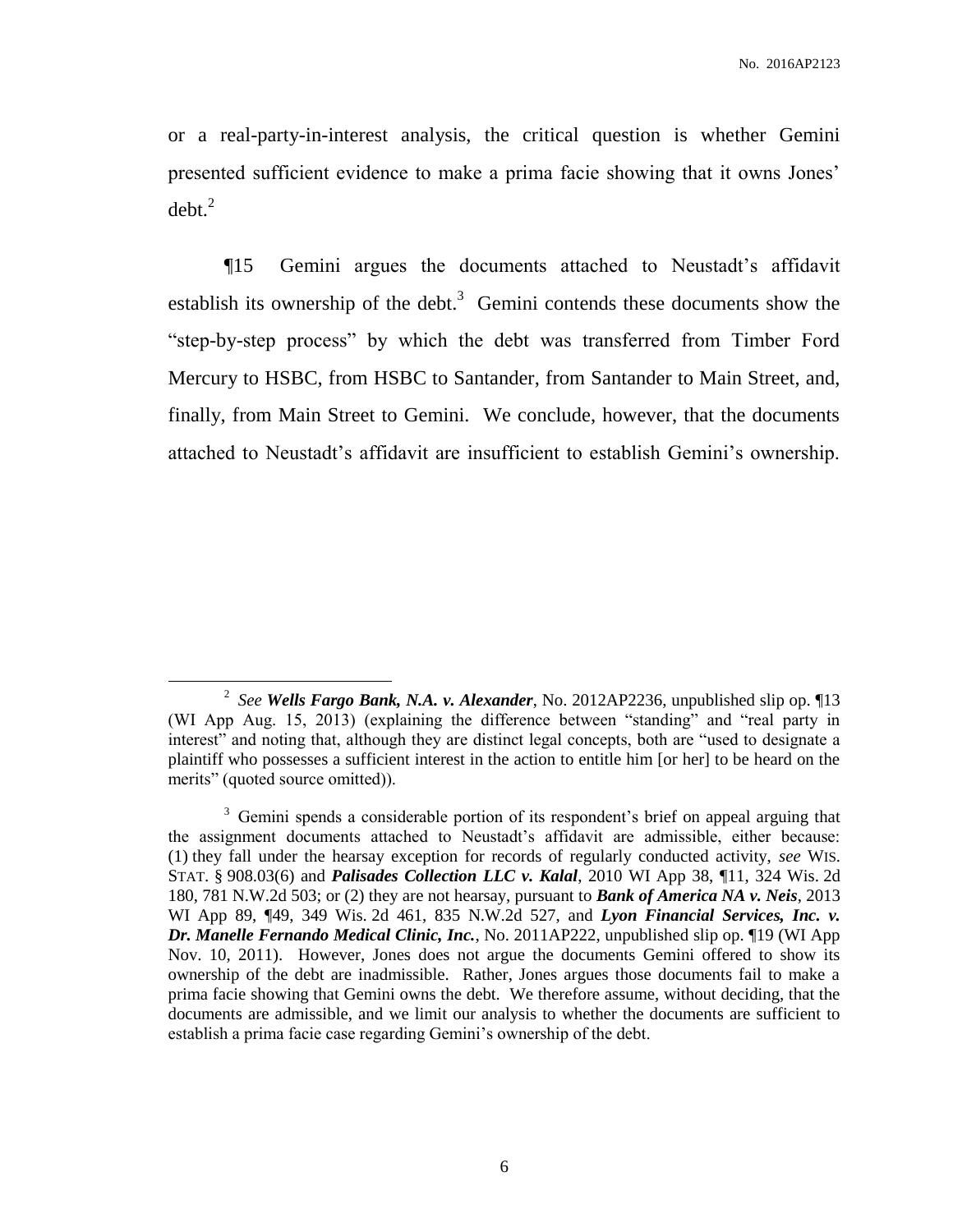With the exception of the initial assignment from Timber Ford Mercury to HSBC,<sup>4</sup> none of the documents attached to Neustadt's affidavit specifically reference Jones' debt.

¶16 As the basis for his averment that ownership of Jones' debt was transferred from HSBC to Santander on or about November 9, 2009, Neustadt referenced a November 2, 2010 document entitled "Santander Consumer USA Inc. Secretary's Certificate," which was attached to his affidavit. In that document, Santander's "chief legal officer and secretary" certified that, pursuant to an "Asset Purchase Agreement" and "Servicing Agreement" dated November 9, 2009, Santander was "the assignee/servicer of [HSBC's] auto loan portfolio." However, nothing in the November 2, 2010 certificate specifically indicates that Jones' loan was part of that portfolio. Neither the "Asset Purchase Agreement" nor the "Servicing Agreement" referred to in the certificate was attached to Neustadt's affidavit.

¶17 Neustadt also averred that, on or about September 7, 2012, Santander "sold the contract and the rights therein to Main Street Acquisition Corp." In support of that averment, Neustadt cited an attached document entitled "Bill of Sale and Assignment," which stated that, pursuant to the terms and

<sup>&</sup>lt;sup>4</sup> A copy of the Motor Vehicle Consumer Simple Interest Installment Sale and Security Agreement between Jones and Timber Ford Mercury was attached to Neustadt's affidavit. Gemini contends this document "shows the assignment of the contract to HSBC." However, the copy of the document in the record is of such poor quality that the section entitled "Assignment" is illegible. The same is true of the copy included in the appendix to Jones' brief. Nevertheless, Jones conceded in the circuit court that HSBC "provided the financing" for the purchase of the vehicle. Consistent with that concession, and absent any appellate argument to the contrary by Jones, we assume the Motor Vehicle Consumer Simple Interest Installment Sale and Security Agreement shows that Jones' loan was assigned from Timber Ford Mercury to HSBC.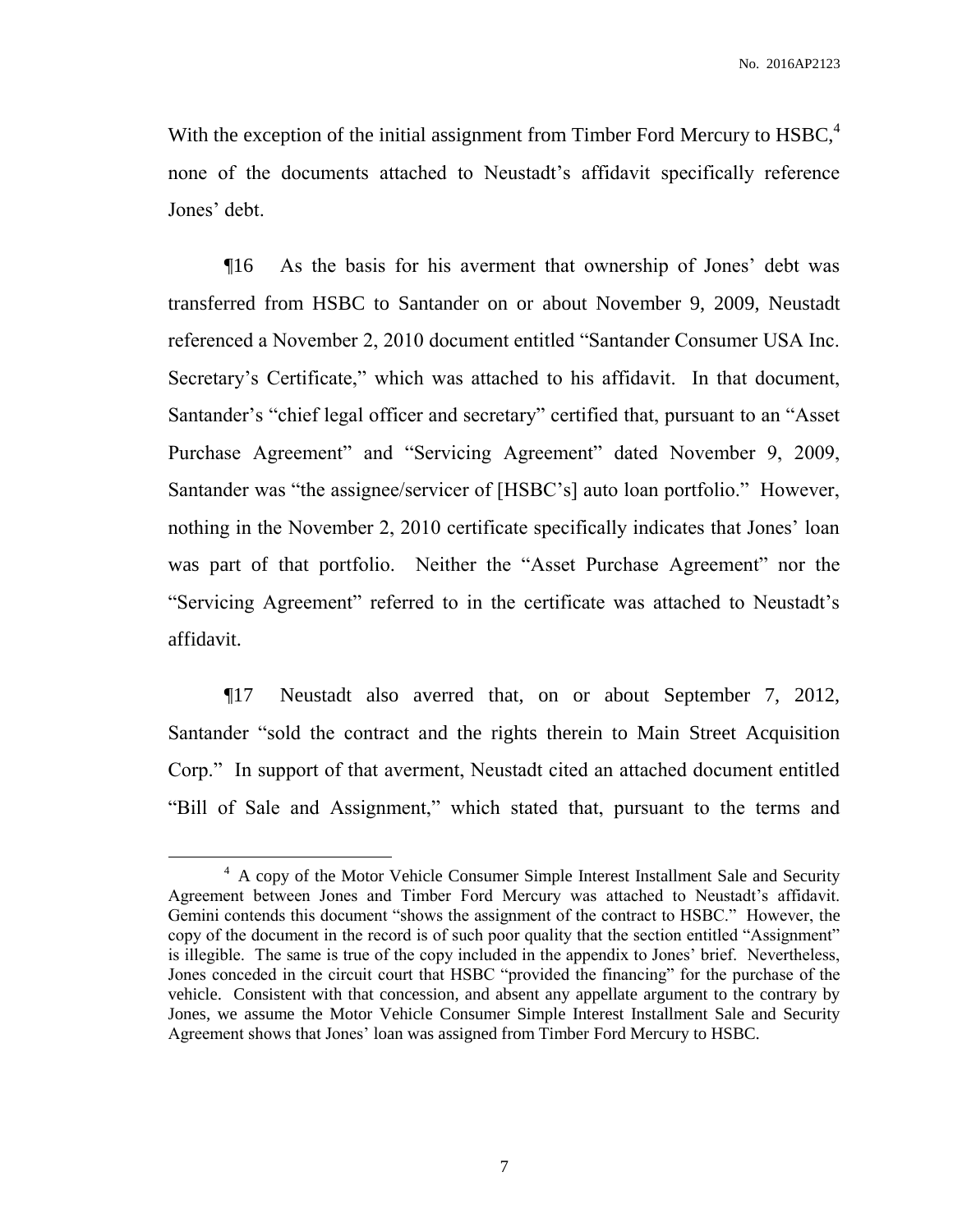conditions of a "Purchase & Sale Agreement" dated September 7, 2012, Santander assigned to Main Street "all rights, title and interest … in and to those certain receivables, judgments or evidences of debt described in the 'Purchase and Sale Agreement' and 'Data File' attached hereto and made part hereof for all purposes."<sup>5</sup> The "Bill of Sale and Assignment" indicated Santander had assigned 153,062 "accounts" to Main Street, but it did not specifically reference any individual accounts or debts. Neither the "Purchase and Sale Agreement" nor the "Data File" referenced in the "Bill of Sale and Assignment" was attached to Neustadt's affidavit.

¶18 Finally, Neustadt relied on a "Bill of Sale and Assignment," dated July 16, 2014, in support of his averment that Main Street "sold the contract and the rights therein" to Gemini. The July 16, 2014 "Bill of Sale and Assignment" states that, pursuant to a "Purchase and Sale Agreement" of the same date, Main Street transferred and assigned to Gemini all of Main Street's "rights, title and

<sup>&</sup>lt;sup>5</sup> As one treatise explains:

In the typical debt buyer case, the actual assignment of ownership will be accomplished by the creation of three separate documents. First is a signed "forward flow" agreement, that is a lengthy document that will set out the terms of sale of debt in general between the creditor and debt buyer. When a particular portfolio of debt (typically thousands of accounts) are sold between those parties, the parties execute a bill or [sic] sale or other short assignment document. That document will reference the portfolio and the forward flow agreement for the terms of the sale. That short assignment document will be accompanied by a "sale data file" or "final data file" which is an electronic spreadsheet that lists the specific consumer accounts being transferred, which will typically be numbered in the thousands.

JONATHAN SHELDON ET AL., COLLECTION ACTIONS: DEFENDING CONSUMERS AND THEIR ASSETS § 4.3.4.2.1 (3d ed. 2014).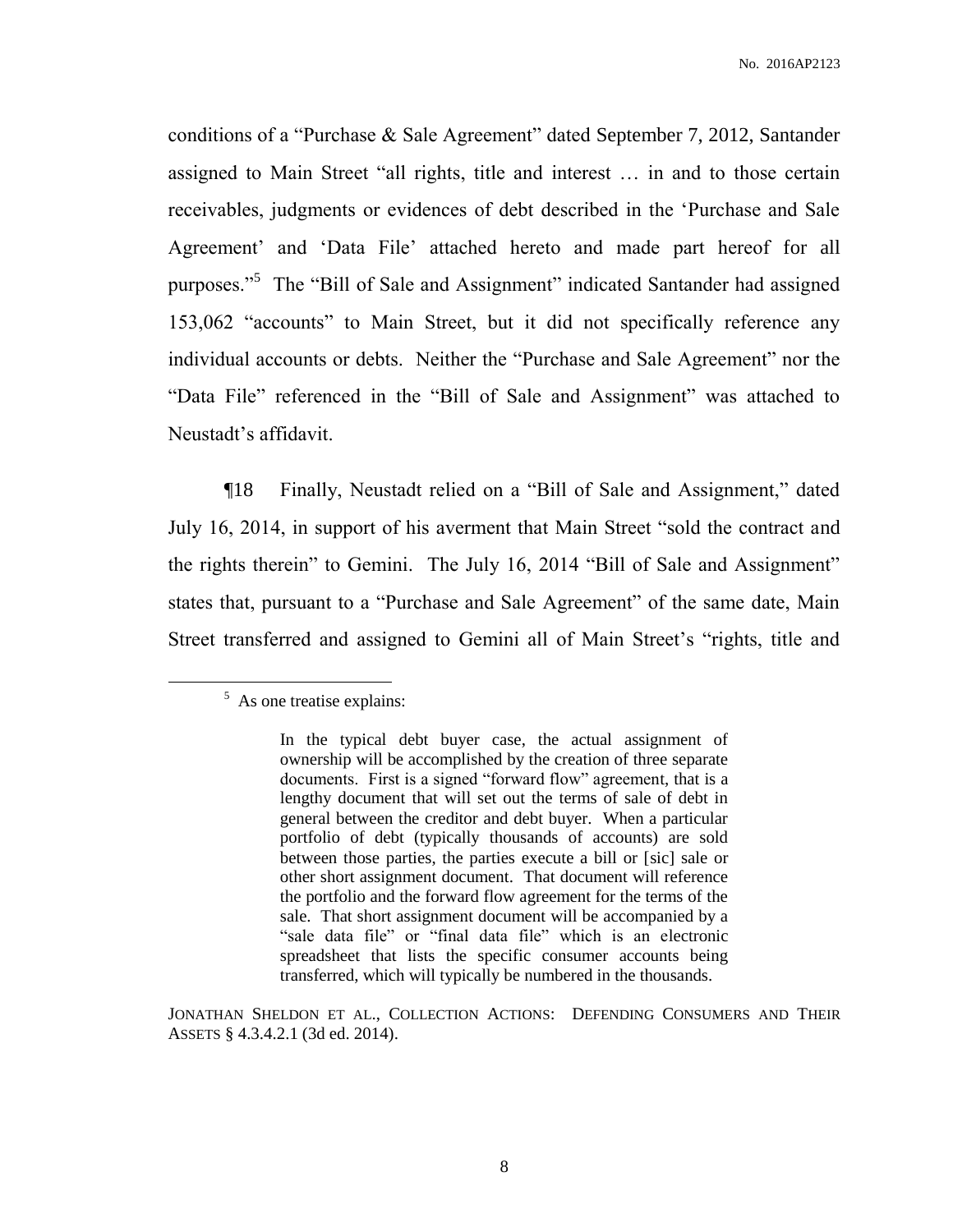interest in and to the Accounts and any claims arising out of the Accounts described in the Agreement and contained in the electronic file provided to [Gemini] on even date herewith." Once again, this "Bill of Sale and Assignment" did not reference any individual accounts or debts, and neither the "Purchase and Sale Agreement" nor any electronic file listing specific accounts or debts was attached to Neustadt's affidavit.<sup>6</sup>

¶19 We believe it is self-evident that, in order to make a prima facie showing that it is the owner of Jones' debt, Gemini must present evidence indicating that it owns *that specific debt*. Gemini must present evidence showing that *Jones' specific debt* was transferred from HSBC to Santander, from Santander to Main Street, and finally from Main Street to Gemini. Merely demonstrating that multiple, unspecified debts or accounts were transferred between these entities is insufficient to make a prima facie showing that Gemini currently owns Jones' debt, such that it is the real party in interest and has standing to obtain a deficiency judgment against Jones. Cases from several other jurisdictions support this conclusion. *See In re Kendall*, 380 B.R. 37, 46 (Bankr. N.D. Okla. 2007); *Hutto v. CACV of Colo., LLC*, 707 S.E.2d 872, 875 (Ga. Ct. App. 2011); *Arrow Fin. Servs., LLC v. Guiliani*, 32 A.3d 1055, 1058 (Me. 2011); *Premier Capital, LLC v.* 

 $\overline{a}$ 

<sup>&</sup>lt;sup>6</sup> In response to Gemini's summary judgment motion, Jones' attorney submitted an affidavit, attached to which were several pages, each of which appears to contain a single line from a spreadsheet. Jones' attorney described these pages as "a true and accurate copy of a spreadsheet provided by [Gemini] to [Jones]." The spreadsheet pages refer to Jones by name, list the "original product" as "HSBC Serv Auto Loan," and list the "seller" as "Main Street Acquisition Corp." However, aside from Jones' attorney's averment that Jones received the spreadsheet pages from Gemini, there is nothing in the record to indicate which company prepared the spreadsheet or the reason for which it was prepared. There is no evidence indicating that this spreadsheet is the "electronic file" referenced in the July 16, 2014 "Bill of Sale and Assignment" from Main Street to Gemini.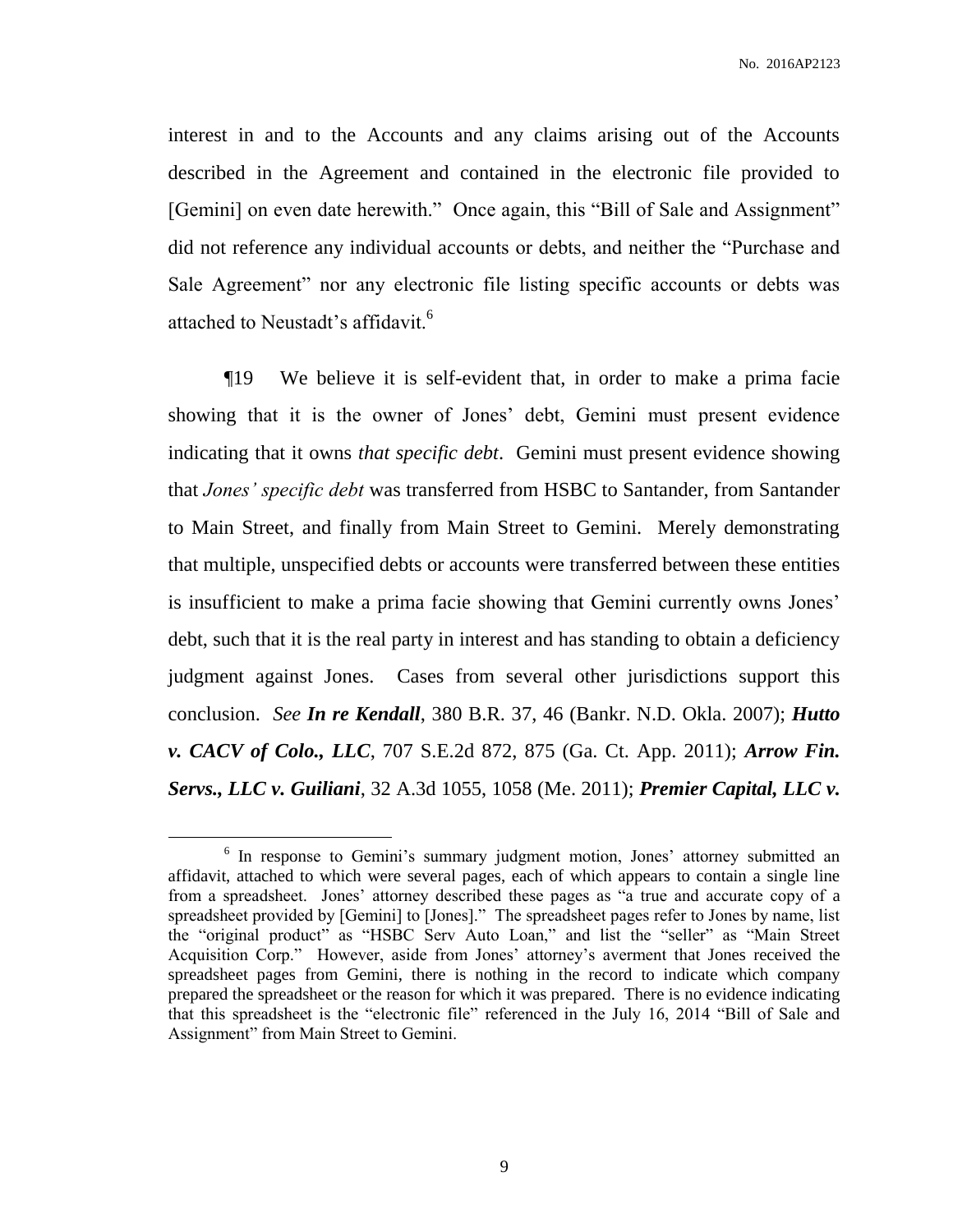*Baker*, 972 N.E.2d 1125, 1134 (Ohio Ct. App. 2012); *Kenny v. Portfolio Recovery Assocs., LLC*, 464 S.W.3d 29, 33-34 (Tex. App. 2015); *see also* JONATHAN SHELDON ET AL., COLLECTION ACTIONS: DEFENDING CONSUMERS AND THEIR ASSETS § 4.3.4.2.2 (3d ed. 2014) (stating a "debt buyer's documentation of an assignment must reference the specific account at issue" and collecting cases in support of that proposition).

 $\mathbb{I}_{20}$ 20 Gemini asserts a recent Georgia Court of Appeals case "held that the type of affidavit relied on by Gemini [in the instant case] was sufficient to prove it was the real party in interest." *See Rutledge v. Gemini Capital Grp., LLC*, 757 S.E.2d 893 (Ga. Ct. App. 2014). In *Rutledge*, however, each "Bill of Sale" memorializing the transfer of multiple accounts from one entity to another was accompanied by "a single-line-item attachment" that "listed [the debtor's] personal information, account balance, and the last four digits of his account number." *Id.* at 894. Gemini did not submit any similar evidence in this case indicating that *Jones' specific debt* was transferred from HSBC to Santander, from Santander to Main Street, and from Main Street to Gemini. *Rutledge* is therefore distinguishable.

¶21 Gemini argues that, even if the documents attached to Neustadt's affidavit are insufficient to make a prima facie showing that Gemini owns Jones' debt, Neustadt's averments alone are sufficient to make that showing. As discussed above, Neustadt averred that HSBC transferred Jones' debt to Santander on or about November 9, 2009, that Santander "sold the contract and the rights therein" to Main Street on or about September 7, 2012, and that Main Street "sold the contract and the rights therein" to Gemini on or about July 16, 2014. Gemini asserts these averments establish that Jones' debt "was assigned various times until finally being assigned to Gemini."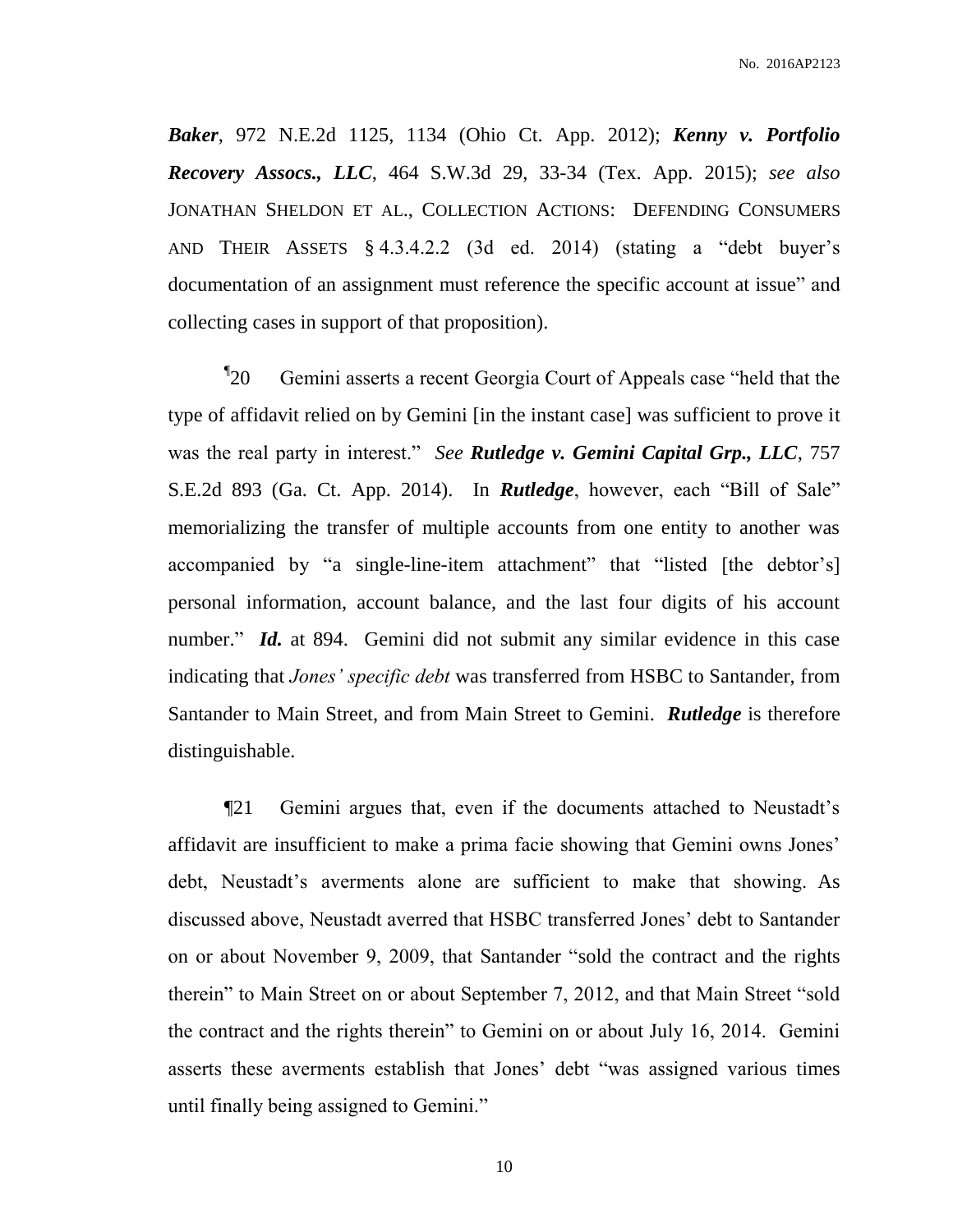¶22 We do not agree that Neustadt's averments, standing alone, establish a prima facie showing that Gemini owns Jones' debt. Affidavits in support of summary judgment "shall be made on personal knowledge." WIS. STAT. § 802.08(3). Affidavits "made by persons who do not have personal knowledge" are insufficient to support summary judgment "and will be disregarded." *Leszczynski v. Surges*, 30 Wis. 2d 534, 538, 141 N.W.2d 261 (1966).

¶23 Neustadt averred in the first paragraph of his affidavit that he had "personal knowledge of the facts stated herein." He subsequently averred that he is a custodian of records for Gemini, and that the "facts recited herein are based upon [his] personal knowledge of the electronic business records of the account in question, which are part of [Gemini's] regular business records." However, despite these averments, nothing in Neustadt's affidavit reasonably implies that Neustadt, as a records custodian for Gemini, would have had personal knowledge of the prior assignments of Jones' debt from HSBC to Santander and from Santander to Main Street based on any source other than the documents attached to his affidavit. We have already concluded those documents are insufficient to make a prima facie showing that Jones' debt, specifically, was transferred between the listed entities. Because the documents themselves are insufficient to make a prima facie showing that Gemini owns the debt, Neustadt's averments based on those documents are also insufficient.

¶24 Our decision in *Palisades Collection LLC v. Kalal*, 2010 WI App 38, 324 Wis. 2d 180, 781 N.W.2d 503, is instructive on this point. The primary issue in *Palisades* was whether account statements attached to the affidavit of a Palisades employee were admissible under the hearsay exception for records of regularly conducted activity. *Id.*, ¶1; *see also* WIS. STAT. § 908.03(6). We concluded the account statements were inadmissible because the affidavit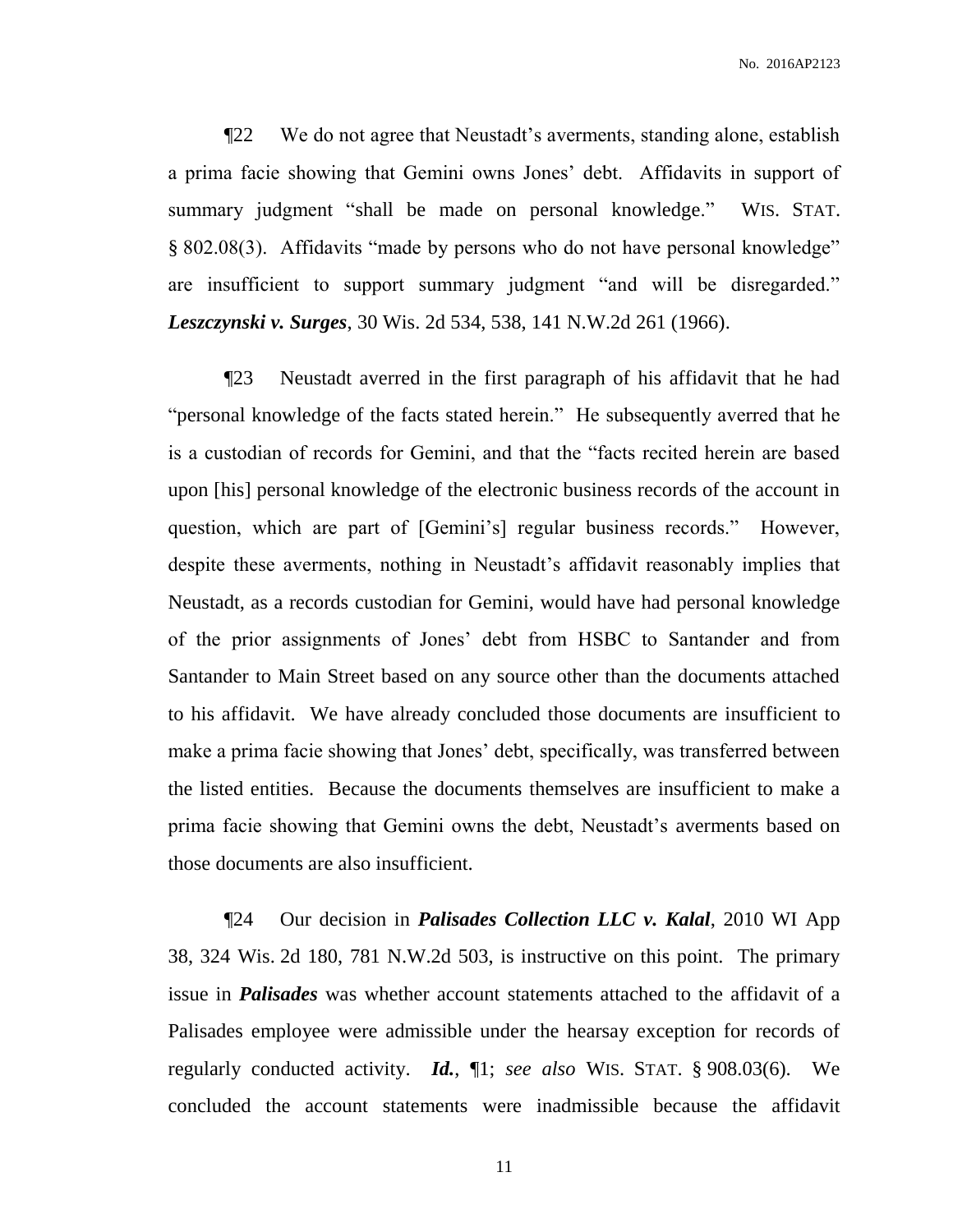"present[ed] no facts that show[ed] [the affiant] ha[d] personal knowledge of how the account statements were prepared and whether they were prepared in the ordinary course of [the original creditor's] business." *Palisades*, 324 Wis. 2d 180, ¶23. We then stated:

> Because the affidavit does not set forth facts that would make the account statements admissible in evidence, the averment in the affidavit on the balance due is not admissible. Nothing in the affidavit shows that [the affiant] has personal knowledge of the amount owed if the account statements are inadmissible to prove the amount.

*Id.* Similarly, in this case, there is nothing in Neustadt's affidavit to show that, without the attached documents, Neustadt would have personal knowledge that Jones' debt was transferred from HSBC to Santander and from Santander to Main Street. Simply declaring he has personal knowledge of these events does not make it so. In other words, nothing in the affidavit "reasonably implies" that Neustadt would have any personal knowledge regarding those transfers absent the documents attached to his affidavit. *See id.*, ¶24.

¶25 Because neither the averments in Neustadt's affidavit nor the attached documents establish a prima facie showing that Gemini owns Jones' debt, the circuit court erred by granting Gemini summary judgment. We therefore reverse and remand for further proceedings. Although our reversal based on Jones' first argument technically makes it unnecessary for us to address his remaining arguments, *see Turner v. Taylor*, 2003 WI App 256, ¶1 n.1, 268 Wis. 2d 628, 673 N.W.2d 716, we choose to address those arguments in the interest of judicial efficiency because they are likely to arise again on remand, *see State v. Temby*, 108 Wis. 2d 521, 527, 322 N.W.2d 522 (Ct. App. 1982).

**II. WISCONSIN STAT. § 425.209(1)**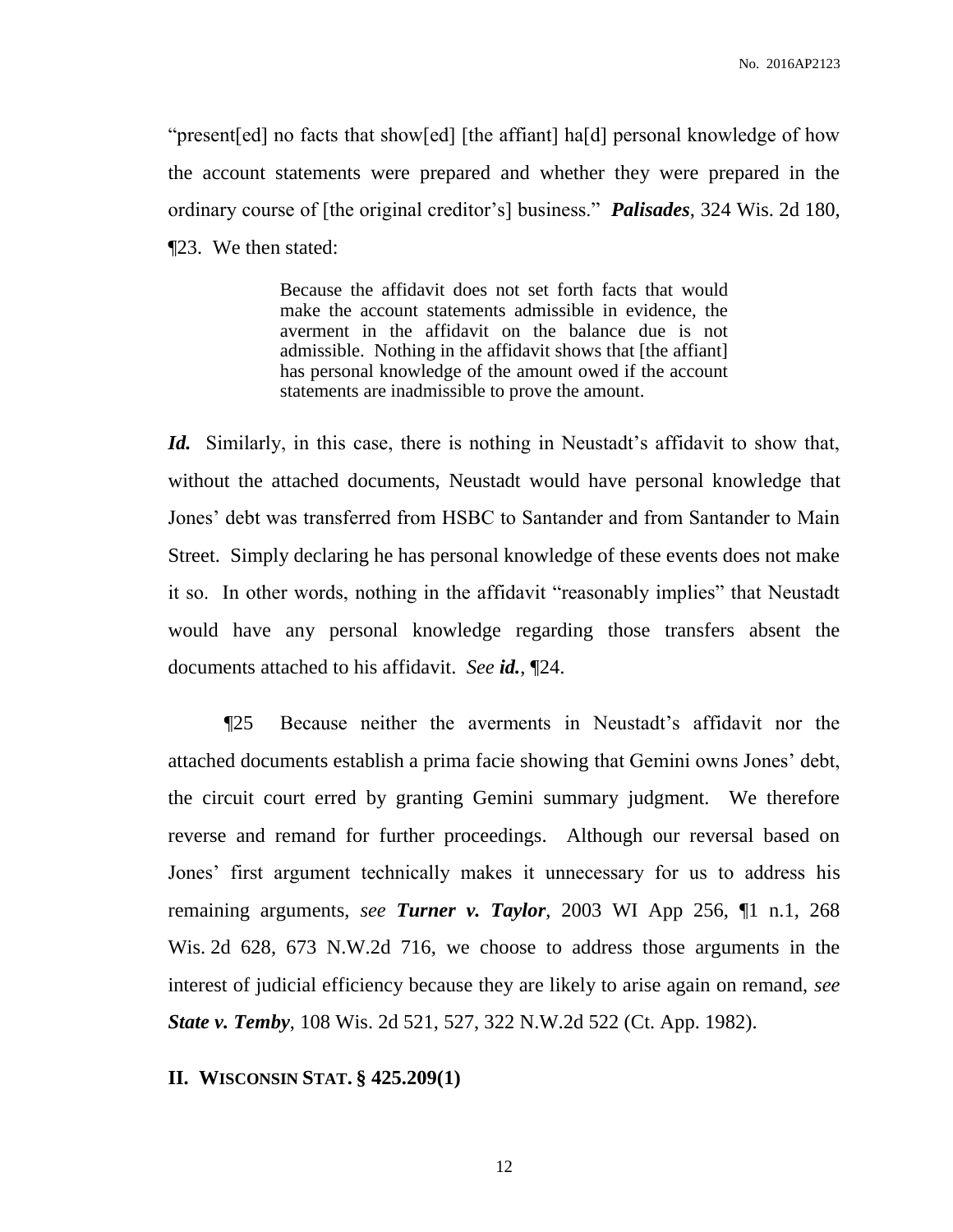¶26 Jones' second argument on appeal is that the circuit court erred by granting Gemini summary judgment because Gemini failed to establish that Jones' vehicle was sold in a commercially reasonable manner, as required by WIS. STAT. § 425.209(1).

¶27 As a threshold matter, we observe that Gemini argues Jones forfeited this argument by raising it for the first time during the hearing on Gemini's summary judgment motion. Gemini apparently believes that, in order to preserve this argument for appeal, Jones was required to raise it in his brief in opposition to Gemini's motion. However, the single, unpublished case Gemini cites in support of that proposition simply restates the well-established principle that a party forfeits its right to raise an argument on appeal by failing to first raise that argument in the circuit court. *See Peterson v. Stevens*, No. 2013AP709, unpublished slip op. ¶16 (WI App Oct. 24, 2013) (citing *Shadley v. Lloyds of London*, 2009 WI App 165, ¶25, 322 Wis. 2d 189, 776 N.W.2d 838). The record here indisputably shows that Jones raised his argument regarding WIS. STAT. § 425.209(1) in the circuit court. Although Gemini noted during the summary judgment hearing that Jones had not raised § 425.209(1) in his brief, Gemini did not argue Jones had forfeited that argument and did not request additional time to brief and address the issue. Gemini cites no authority supporting its assertion that raising an argument during a motion hearing in the circuit court is insufficient to preserve that argument for appeal. We therefore reject Gemini's forfeiture argument.

¶28 Turning to the merits, WIS. STAT. § 425.209(1) provides:

This section applies to a deficiency on a consumer credit sale of goods or services and on a consumer loan in which the lender is subject to defenses arising from sales (s. 422.408); *a customer is not liable for a deficiency unless*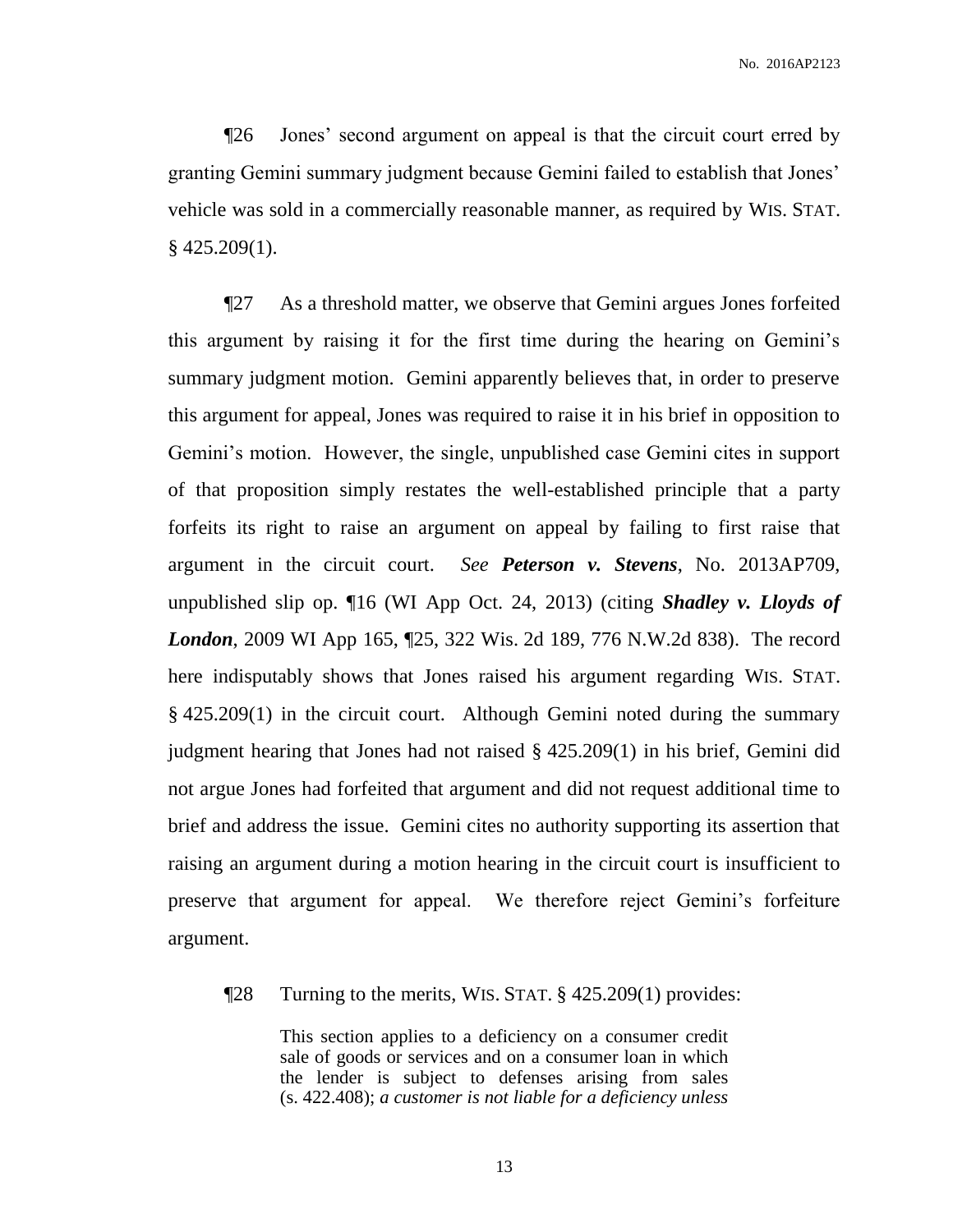*the merchant has disposed of the goods in good faith and in a commercially reasonable manner*. [7]

(Emphasis added.) This court has previously held that a merchant's "failure to dispose of the goods as required under  $\lbrack 8,425,209(1)\rbrack$ " is not an affirmative defense that must be raised and proved by the customer. *See Shoeder's Auto Center, Inc. v. Teschner*, 166 Wis. 2d 198, 200, 479 N.W.2d 203 (Ct. App. 1991). Rather, "it is the merchant's duty to prove as part of its prima facie case that it disposed of the goods in a commercially reasonable manner before it is entitled to recover a deficiency judgment." *Id.*

¶29 Jones asserts Gemini "has not provided any evidence … that would prove the vehicle for which it seeks a deficiency judgment has been sold in a commercially reasonable manner." Gemini does not dispute this assertion.<sup>8</sup> Instead, Gemini argues it was merely required, under *Shoeder's Auto Center*, to prove as part of its prima facie case that Jones' vehicle was sold before Gemini filed suit. We disagree. Although the court in *Shoeder's Auto Center* initially framed the issue on appeal as whether, "under sec. 425.209(1), a merchant must dispose of the goods before it is entitled to recover a deficiency judgment," *Shoeder's Auto Center*, 166 Wis. 2d at 199, in resolving that issue the court ultimately concluded "it is the merchant's duty to prove as part of its prima facie case that it disposed of the goods in a commercially reasonable manner before it is entitled to a deficiency judgment," *id.* at 200. Consistent with **Shoeder's Auto** *Center*, we conclude that, in order to make a prima facie case for summary

<sup>&</sup>lt;sup>7</sup> It is undisputed that WIS. STAT.  $\S$  425.209(1) applies to this lawsuit.

<sup>&</sup>lt;sup>8</sup> Gemini notes on appeal that Jones' vehicle was sold for \$5,400. Gemini does not, however, develop any argument that the sale of the vehicle was "commercially reasonable."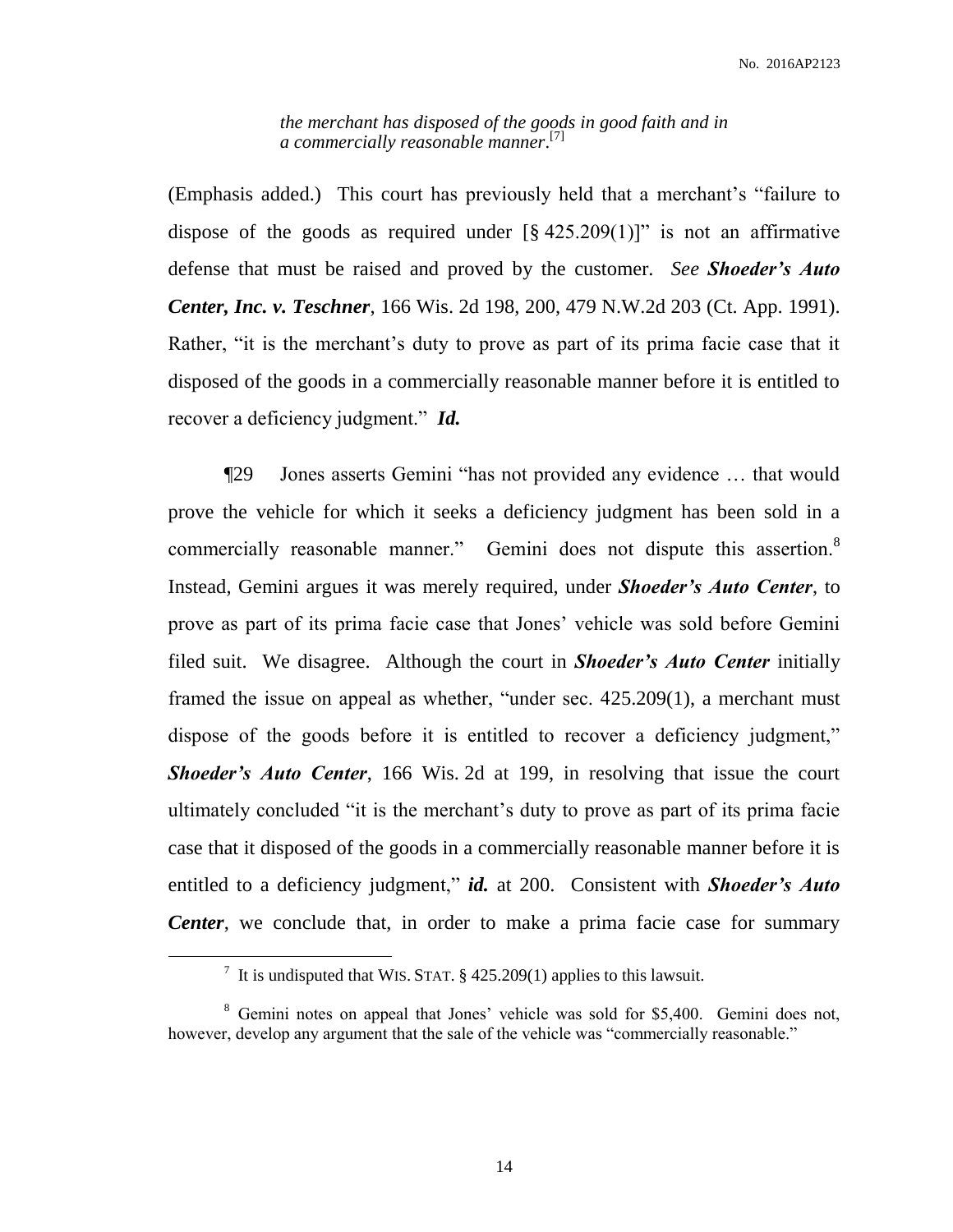judgment, Gemini was required to present evidence demonstrating that Jones' vehicle was disposed of in a commercially reasonable manner. Because it is undisputed Gemini failed to present any evidence on that issue, we agree with Jones that the circuit court erred by granting Gemini summary judgment.<sup>9</sup>

## **III. Statute of limitations**

 $\overline{a}$ 

¶30 Finally, Jones argues the circuit court erred by granting Gemini summary judgment because a disputed issue of material fact exists regarding whether Gemini's complaint was timely filed. The parties agree the applicable statute of limitations is WIS. STAT. § 893.43(1), which provides that an "action upon any contract, obligation, or liability … shall be commenced within 6 years after the cause of action accrues or be barred." The parties further agree that "[a] partial payment on the contractual obligation made before the statute of limitations has run tolls the statute and sets it running from the date of payment." *See Liberty Credit Servs., Inc. v. Quinn*, 2004 WI App 202, ¶6, 276 Wis. 2d 826, 688 N.W.2d 768. The disputed issue is whether the evidence shows that a partial payment was made on Jones' debt within six years before Gemini filed this lawsuit—that is, at any time after March 23, 2009.

¶31 In opposition to Gemini's summary judgment motion, Jones filed affidavits averring that he "did not make a payment for the truck in question in

<sup>&</sup>lt;sup>9</sup> Jones appears to assert that, if he prevails on appeal with respect to his argument regarding WIS. STAT. § 425.209(1), he is entitled to the remedies set forth in WIS. STAT. § 425.305. However, the issue of remedies is premature. We merely conclude in this opinion that Gemini failed to demonstrate as part of its prima facie case for summary judgment that Jones' vehicle was disposed of in a commercially reasonable manner. On remand, further proceedings will be necessary to determine whether the sale of the vehicle was, in fact, commercially reasonable.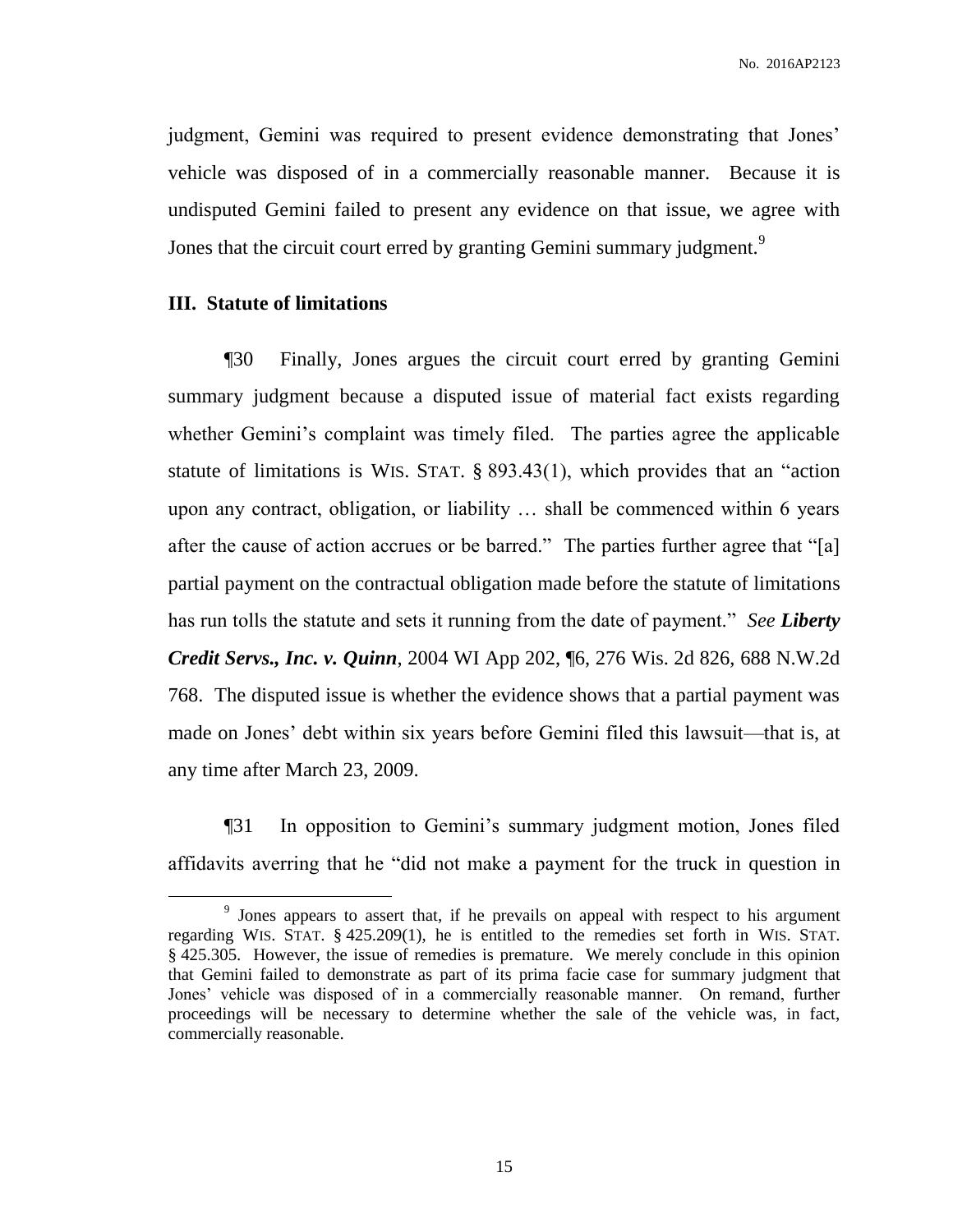2009." In support of that averment, Jones submitted his banking records from January 1, 2009, through June 30, 2009. Jones contends these records show that he did not make any payment toward the debt during that time period.

¶32 Gemini, however, asserts a partial payment was made toward Jones' debt on July 29, 2009. Gemini relies on an account statement from Santander, dated August 17, 2015, which shows a July 29, 2009 payment of \$249.90. The account statement provides two descriptors regarding that payment: "User allocated payment" and "Gap Insurance Cancellation/Refund."<sup>10</sup>

¶33 Jones asserts the July 29, 2009 payment shown on the August 17, 2015 account statement was likely an insurance refund and was not a payment made by Jones himself. However, citing *St. Mary's Hospital Medical Center v. Tarkenton*, 103 Wis. 2d 422, 427, 309 N.W.2d 14 (Ct. App. 1981), Gemini asserts that the six-year statute of limitations for a contract claim is tolled "based on a payment made by someone other than a debtor if made on behalf of the debtor." Gemini contends:

> Here, [Jones'] testimony that [he] did not personally make a payment in 2009 failed to raise a genuine dispute as [he] did not also testify that [he has] personal knowledge that no one else made a payment on [his] behalf. In fact, [Jones'] brief admits there was a July 29, 2009 payment by someone else that was credited towards the loan, likely associated with insurance. Under *St. Mary's*, the payment from the insurance company tolled the statute of limitations.

<sup>&</sup>lt;sup>10</sup> In addition to the August 17, 2015 account statement, Gemini relies, in part, on Neustadt's averment that "[t]he last payment made by or on behalf of [Jones] occurred on July 29, 2009, in the amount of \$249.90." However, Neustadt's affidavit does not indicate that averment is based on anything other than the attached account statement. We therefore focus our analysis on whether the account statement shows that a partial payment was made on July 29, 2009.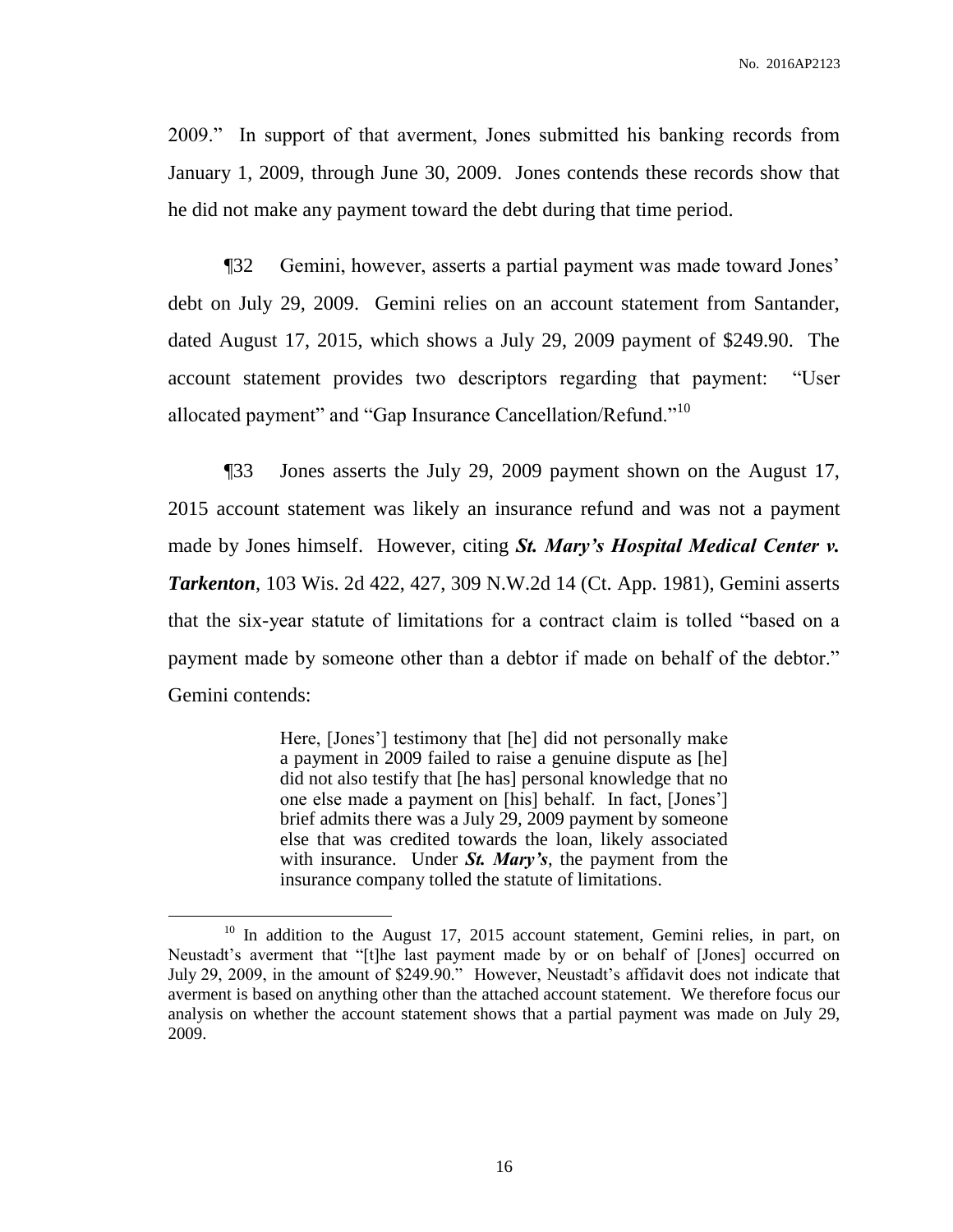¶34 *St. Mary's* involved a hospital's attempt to collect unpaid medical bills from Tarkenton, a former patient. *Id.* at 423-24. At the time of his hospitalization, Tarkenton was insured against some hospitalization costs under a policy issued by Republic National Life Insurance Company. *Id.* at 423. On July 18, 1972, Tarkenton "authorized Republic to pay the benefits due him under that policy to St. Mary's." *Id.* Republic subsequently made nine payments to St. Mary's, the last of which occurred on October 31, 1972. *Id.* Just under six years later, on October 24, 1978, St. Mary's sued Tarkenton seeking to recover the remainder of his unpaid medical bills. *Id.*

¶35 On appeal, we concluded Republic's October 31, 1972 payment to St. Mary's qualified as a partial payment on Tarkenton's debt and therefore tolled the six-year statute of limitations on St. Mary's claim. *Id.* at 427. We noted that, in order for a partial payment to "operate as a new promise and avoid the bar of the statute of limitations," it must "be made under such circumstances as to warrant a clear inference that the debtor recognized the debt as an existing liability, and indicated his [or her] willingness, or at least an obligation, to pay the balance." *Id.* at 426 (quoting *Davison v. Hocking*, 3 Wis. 2d 79, 86, 87 N.W.2d 811 (1958)). We reasoned that, in Tarkenton's case, the undisputed facts showed Tarkenton "recognized his obligation to pay St. Mary's and consented to the manner in which that obligation was partially paid"—i.e., through Republic's direct payment of Tarkenton's insurance benefits to St. Mary's. *Id.* at 427.

¶36 In this case, the record indicates that some type of insurance payment was applied to Jones' debt on July 29, 2009. However, unlike in *St. Mary's*, there is no evidence here that Jones authorized any insurer to make payments toward the debt on his behalf. The record contains no evidence regarding who purchased the insurance policy under which the July 29, 2009